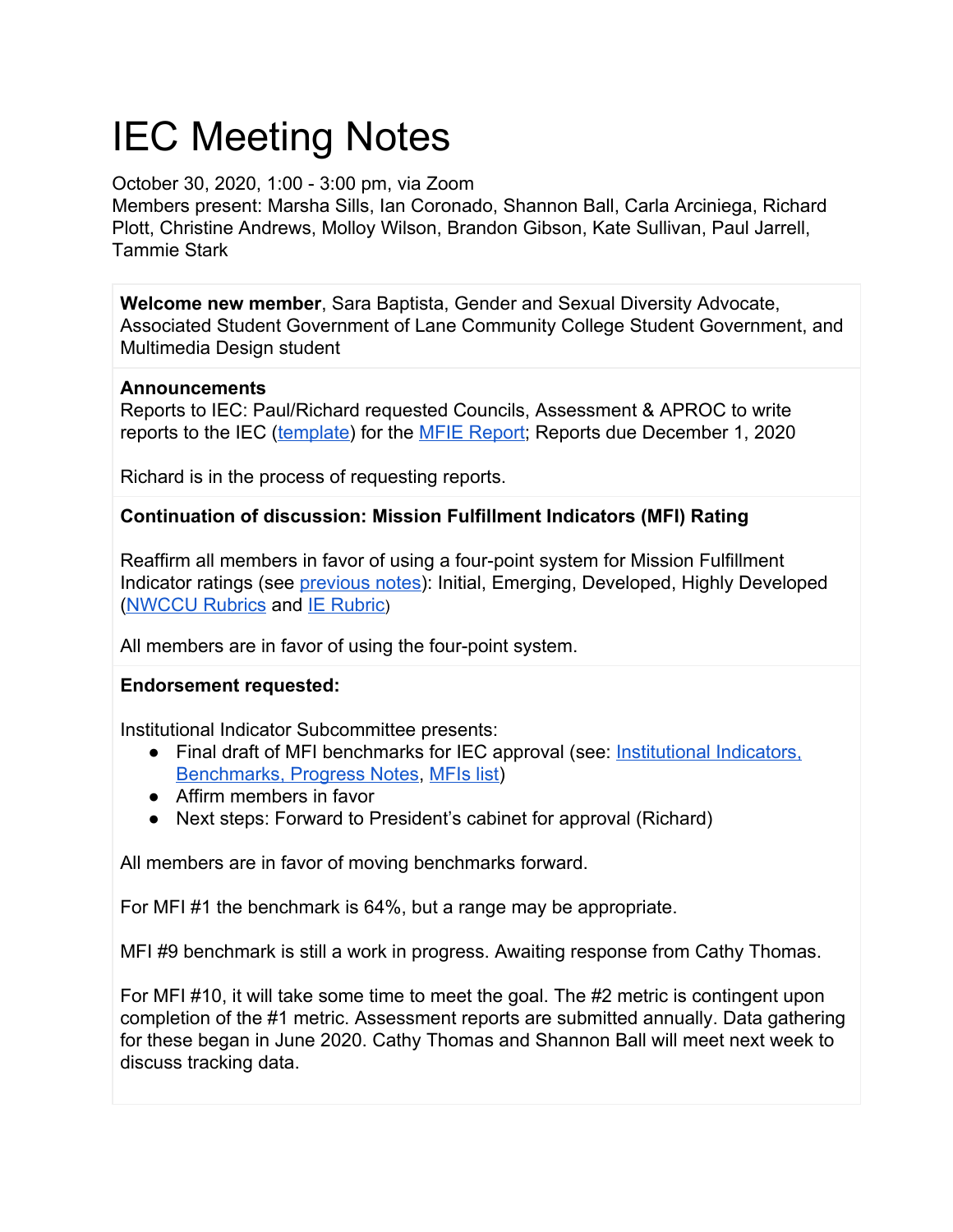The MFI #11, metric #2 data is based on a one question survey to program review leads that was sent recently to them from Cathy Thomas. Future surveys will be expanded. It should be noted that some recommendations emergent through this process will never be fulfilled.

The next step is for Richard to take the recommended benchmarks to Cabinet for discussion.

#### **Feedback requested:**

IEC Comms Team presents:

- Mission Fulfillment Indicators [\(Sample Scorecard\)](https://drive.google.com/file/d/1AJ9_dt9TjhLTjHXn5T6LSxEgYLDU-e0I/view?usp=sharing)
- Next steps: Team will continue developing scorecards, website
- Timeline, see [Meeting Notes IEC Comms Team](https://docs.google.com/document/d/1gensoFIa7MAwpGX-4rgJPZt-BdLjDquparadgK-ohNA/edit?usp=sharing)

All members were in favor of using the scorecard.

**Review & discuss MFIE section** of [IEC Work Plan 2019-2021](https://docs.google.com/document/d/19n01OysbpfPfBtDwm6muwnbbZb6PvWDjei0C1ttIqJY/edit?usp=sharing)

Future meetings will include this work. No discussion at this time.

**Discussion of [second draft](https://drive.google.com/file/d/1rNYkfGe1CIdiLSzYbfK70YydsY-yZYNe/view?usp=sharing)** [\(first draft IEC Charter\)](https://docs.google.com/document/d/1s3v0YWMlh8MaBXFhY3kwqYYCGJpt5TyYBpLRhtF-COE/edit?usp=sharing) (Richard, Paul)

Richard presented a 2nd draft of the charter, which was reviewed in the last IEC meeting and comments were integrated into the new draft. Richard and the Cabinet reviewed the charter and made modifications, which were highlighted by Richard today. The changes included:

- Increasing faculty from 2 to 4
- Adding the Dean of Curriculum, Assessment, and Grants Development
- Expanding the type of expertise needed to include teaching and learning
- Adding that the IEC may temporarily form subcommittees to perform work

Feedback from members included the following points; Richard updated the charter accordingly:

- Non-Instructional and Instructional will be changed to classified staff and faculty, respectively
- The point in the membership related to the chair will be moved into a new section to reflect the fact that it is a new topic
- The list of members will be updated to reflect members selected by position or by appointment

Clarification was provided that the appointing person/group will ensure members have the required experience. Vote by proxy will be addressed at the Cabinet level. Bylaws will be written at a future date and include a decision-making process. The appointing person/group will be expected to use the Equity Lens when appointing members.